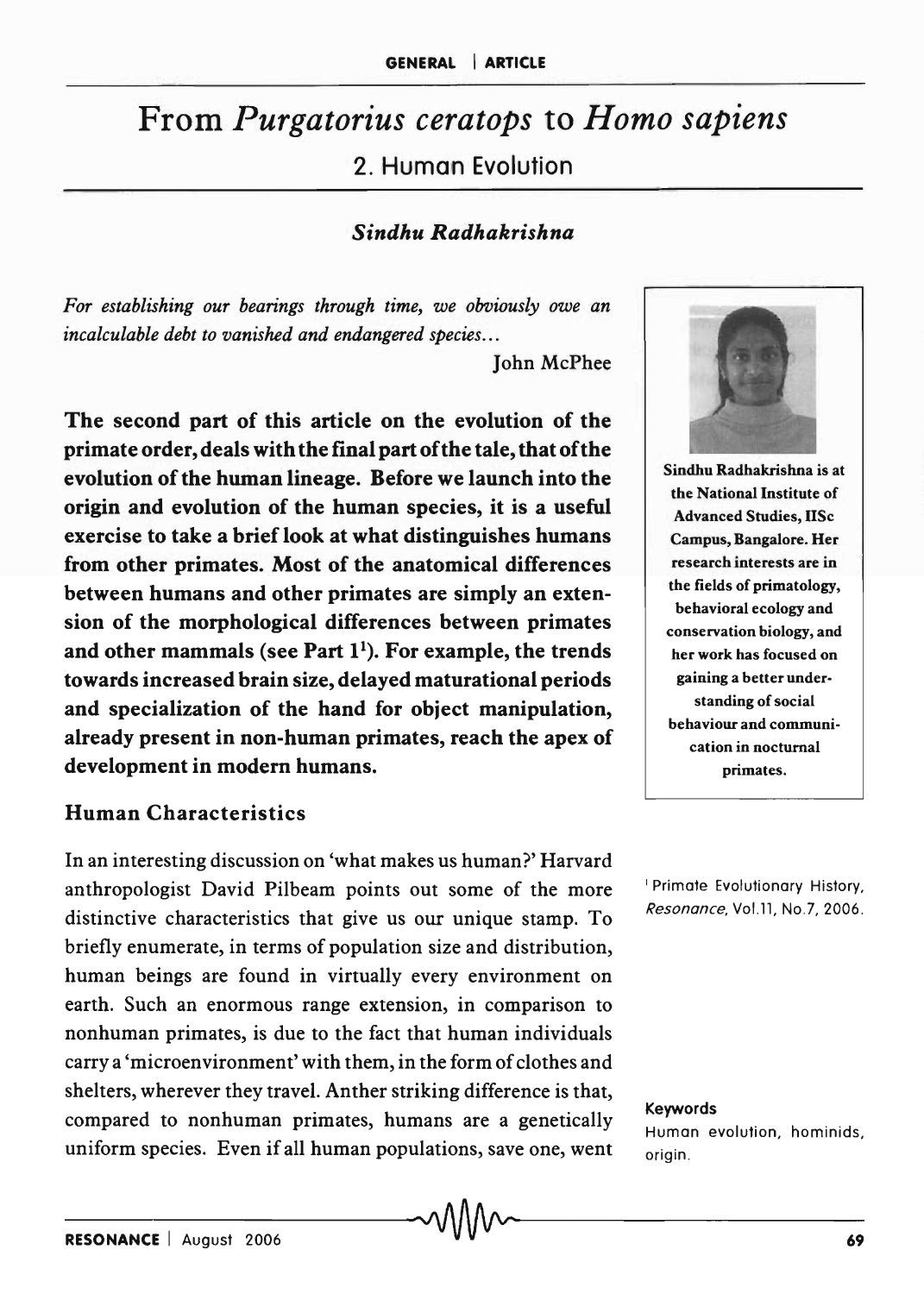Bipedal locomotion, increase in brain size and decrease in teeth, jaws and chewing muscles are some of the major anatomical distinctions between humans and other primates.

2 Lesser apes (gibbons and siamangsl. great apes (orangutans, chimpanzees and gorillas) and humans

<sup>3</sup>Humans and their immediate fossil relatives, but not living or fossil apes.

extinct, three-quarters of the total human genetic diversity would still be preserved. The human species is also distinctive in its eclectic feeding habits. Nonhuman primates do have fairly generalized diets in comparison to other mammals, but viewed against the omnivorous diets of human beings, their dietary preferences are specialized. Bipedal locomotion, increase in brain size and decrease in teeth, jaws and chewing muscles are some of the major anatomical distinctions between humans and other primates. Apart from these, humans are also marked by delayed life-history schedules, such as longer gestation periods, longer life spans, prolonged periods of infant dependency, delayed sexual maturation and longer post-reproductive phase. But the most distinctive characteristics of the human species are our dependence on material culture and the evolution of language. Language underlies and makes possible much of our social behaviour and interactions: "its most essential feature is that it allows human behaviour to be governed by the complex and subtle rules that together make up human culture".

The anatomical and behavioural differences between humans and other primates are interesting, when analysed in retrospect, so to say, 100,000 years after the emergence of the first modern humans. Tracing the evolution of these differences as they slowly emerged over the years, offers a fascinating perspective into the forces of evolution and the adaptability of the primate order. Evolution of the human species passed through three main phases – the prehuman ape phase, the early hominid<sup>2</sup> phase and the emergence of the genus *Homo (Figure 1).* 

# The Prehuman Apes

Although evolution of the human lineage occurred largely in the Pliocene (5 - 1.8 mya) and Pleistocene Epochs (1.8 -0.012 mya), it is in the fossils of the Miocene Epoch (22 - 5 mya) that we find the first signs of human origins. Three distinct groups of hominoids<sup>3</sup> are recognised from this period  $-$  (i) dryomorphs, the early and middle Miocene hominoids of East Africa and Eurasia, characterised by thin enamel on the molar teeth; (ii) ramamorphs,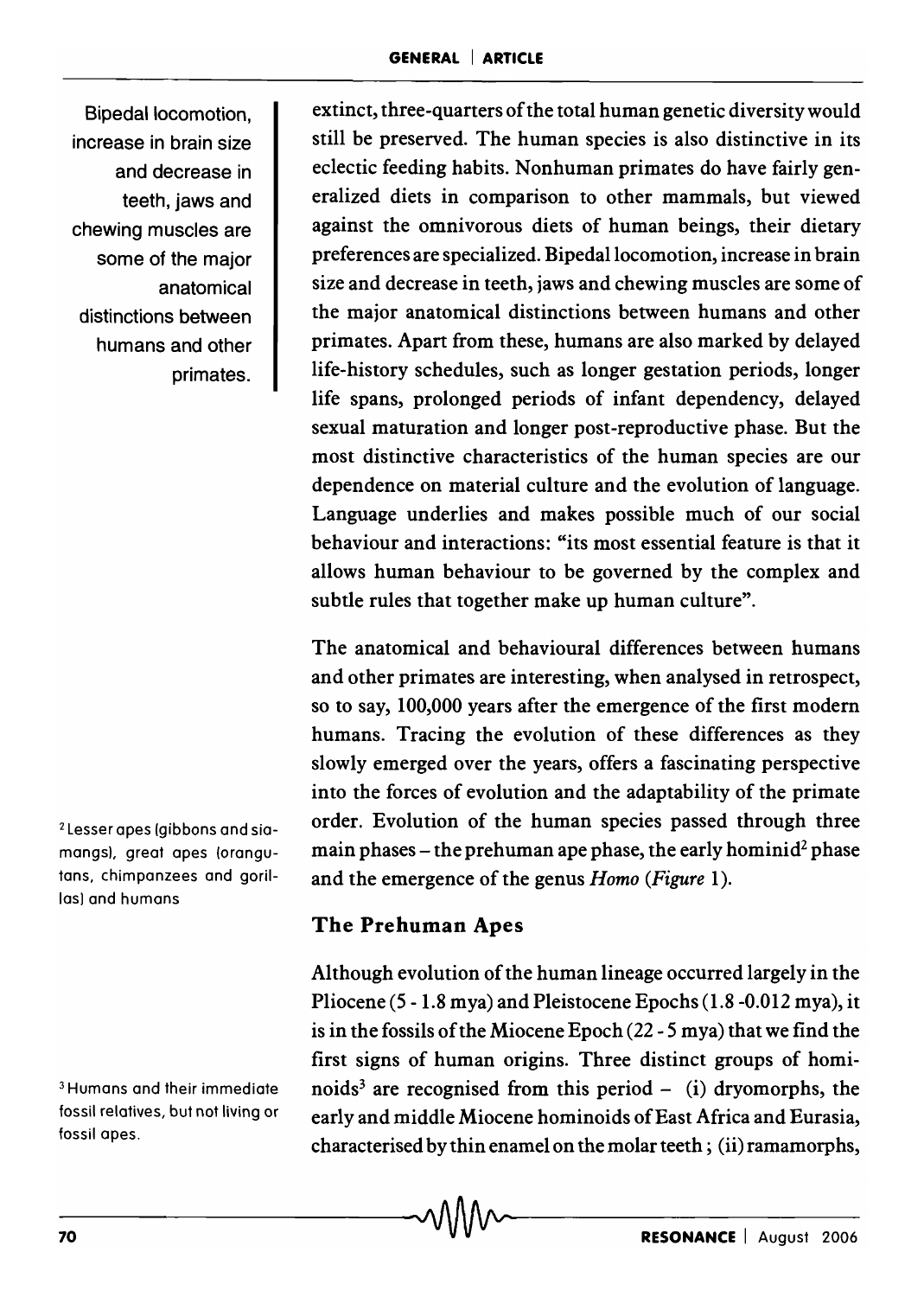GENERAL I ARTICLE



the middle Miocene hominoids of East Africa and Eurasia, with thickened enamel on the molar teeth and (iii) pliomorphs, early and middle Miocene hominoids of Eurasia that share many primitive catarrarhine features. Early Miocene hominoid fossils show a mosaic of monkey-like and ape-like morphological features. As a group, early Miocene hominoid forms can be clearly distinguished from middle Miocene hominoid forms, and it is generally accepted that human origins can be traced back to one of the thick-enamelled African middle Miocene groups.

Figure 1. Simplified representation of hominid evolution.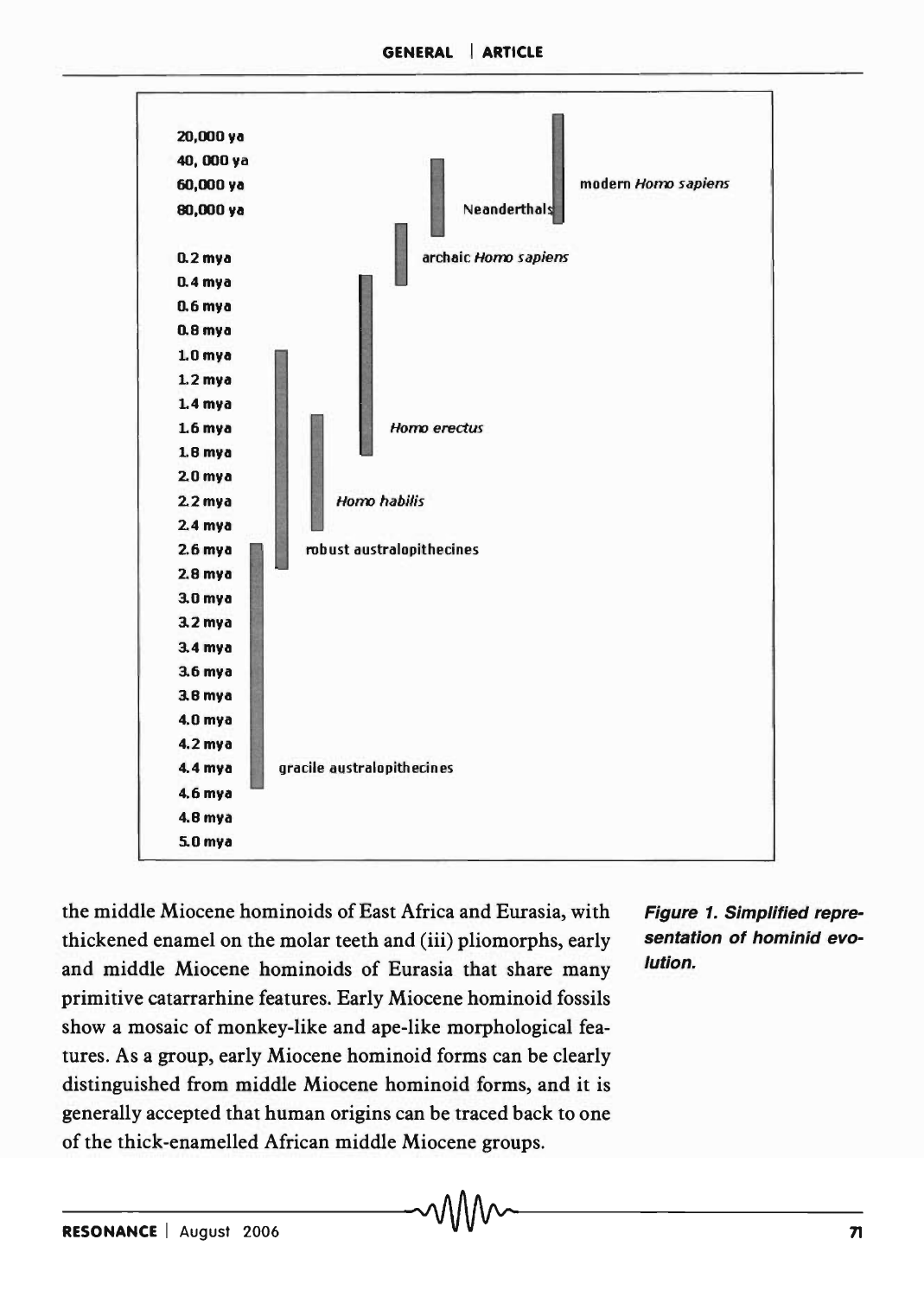# Early Hominids

Bipedal hominids first make their appearance in East Africa around 5 mya and in southern Africa around 3 mya. These early hominids called australopithecines, were smaller than modern humans (they have been estimated to weigh about 28-53 kg), but had brain sizes almost three times larger than the Miocene hominoids *(Box* 1). The first australopithecine fossil to be discovered was that of a young child from Taung in the northern Cape Province of Africa in 1924. This Taung skull was brought to Raymond Dart, a professor of anatomy at the University of Witwatersrand in Johannesburg. Dart analysed the skull, and in his article, published in *Nature* in 1925, described the specimen

#### Box 1. Hominid Encephalization

The steady increase in brain size in the hominid lineage - from 420 cc in *Autralopithecus afarensis* to 1500 cc in *Homo sapiens* - is a remarkable evolutionary change. It cannot be argued away as a simple relation to increase in body size, for brain size increased from 1050 cc in *Homo erectus* to 1500 cc in *Homo sapiens,*  without any apparent change in body size. Early evolutionists postulated that evolution of the human brain occurred after many human features, including bipedalism, had been established. Evidence from the hominid fossil record confirm this view and add unexpected details to information about the pattern of human encephalization (increase in brain size during the evolution of a species, with no concomitant increase in body size). It is now accepted that brain expansion was not an early trend in human evolution, but that this phenomenon confines itself to the last two million years of human evolution. Warfare, language, tools and labour, hunting, heat stress, population structure and culture have been listed as some of the prime movers behind encephalization of the human brain. Though all these factors may have played important roles, currently, it is believed that language was the prime mover behind this evolutionary change. (See also S Rajappa, *Resonance*, Vol.10, pp.8-14, 2005)

Apart from the increase in size, an important feature of hominid encephalization is the reorganization of different areas in the brain. A significant difference between the hominid brain pattern and the pongid/great apes brain pattern lies in the sulcal patterns of the brain. In the pongid brain, the lunate sulcus ( a small semilunar furrow on the lateral surface of the occipital lobe of the cerebrum) conspicuously marks the parietal/occiptal boundary, whereas the hominid brain is characterized by the absence of an observable lunate sulcus and a neural junction of the parietal, occipital and temporal association cortices. In a stimulating paper on brain evolution and neurolinguistic preconditions, Wendy Wilkins and Jennie Wakefield [1] argue that development of the POT (parieto-occipito-temporal junction) was directly preadaptive for language processing and that *Homo habilis* was the first hominid to evolve this neuroanatomical configuration.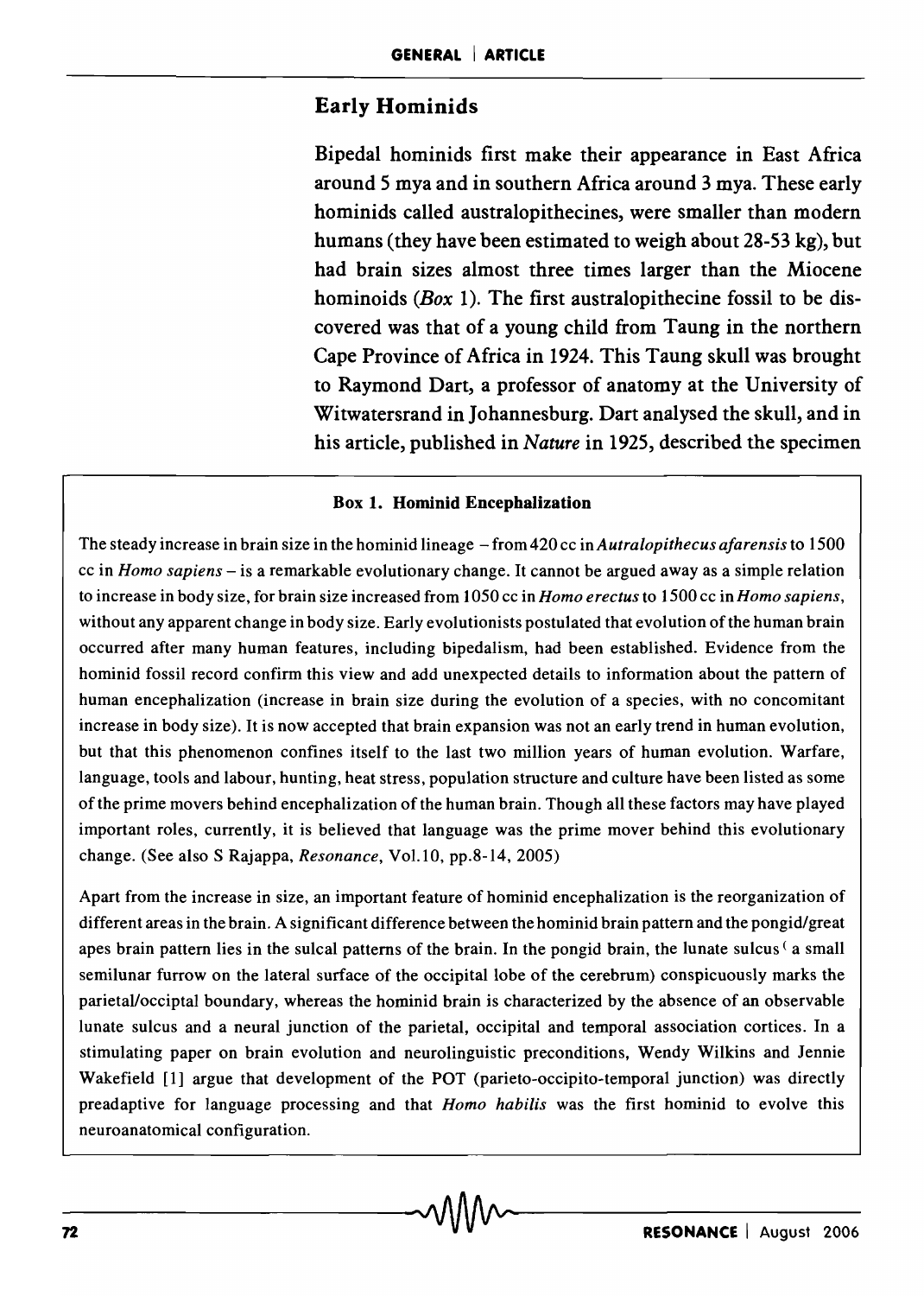as a man-like ape and named it *Autralopithecus africanus* (southern ape of Africa). Dart's views were not well received; Victorian paleoanthropologists believed that early hominids must have had large brains, and that they must have evolved in Europe or Asia but surely not in the 'Dark Continent' of Africa. It wasn't until the 1930s and 1940s when adult australopithecine fossils were found in other southern African sites, that australopithecines gained recognition as early hominids.

Traditionally, two forms have been recognised among the australopithecines - a lighter, smaller-toothed gracile form *(A utralopithecus afarensis, A utralopithecus africanus, A utralopithecus ramidus, Autralopithecus anamensis)* and a heavier, larger-toothed robust form *(Autralopithecus robustus, Autralopithecus boisei, Autralopithecus aethiopicus)* - though recent studies suggest that this dichotomy may not be strict. For e.g., fossil specimens allocated to a gracile form like *Australopithecus africanus* may actually have larger teeth than specimens allocated to a robust form like *Australopithecus robustus.* In general, robust australopithecines appear to succeed gracile australopithecines, though early forms of a robust australopithecine evidently coexisted with the later forms of a gracile australopithecine.

One of the better-known australopithecine specimens is 'Lucy', the most complete adult skeleton of a female. Limb proportions of Lucy suggest that gracile australopithecines may have used some form of bipedal locomotion, though it was not identical to the gait of modern humans. The crucial difference lies in the length of the hind limbs. Although the forelimb proportions of Lucy are similar to those of modern humans, her hind limbs are much shorter and more akin to those of the African apes. This implies that the relative energy cost of walking must have been greater in the gracile australopithecines than in later hominids. Gracile australopithecines also appear to have retained arboreal adaptations for movement in trees. In conclusion, it can be said that though there are many ape-like retentions in Lucy, many of the morphological changes are in the direction of bipedalism *(Box 2).* 

Victorian paleoanthropologists believed that early hominids must have had large brains, and that they must have evolved in Europe or Asia but surely not in the 'Dark Continent' of Africa.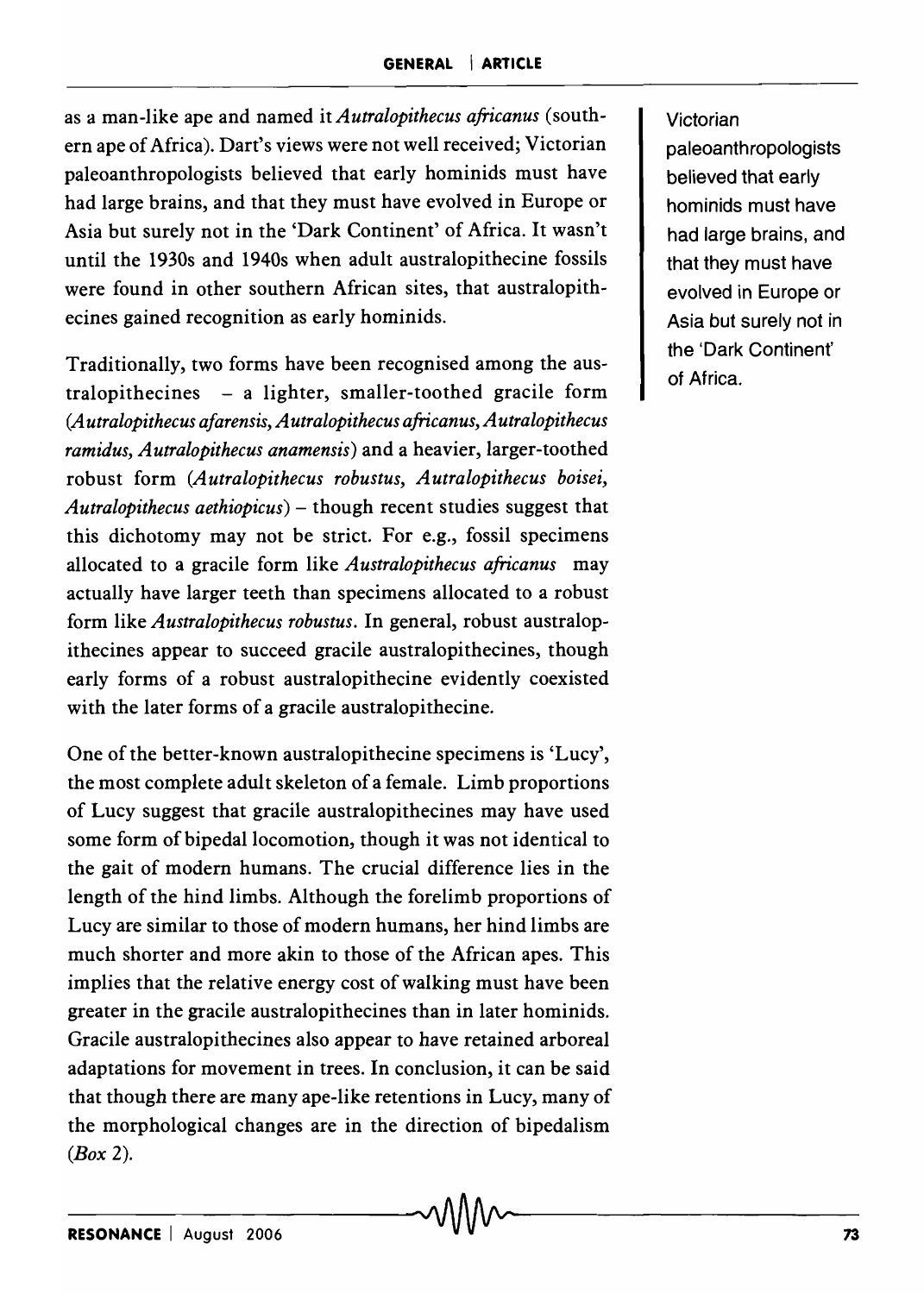#### Box 2. The Laetoli Footprints

Discovered in 1978 by members of Mary Leakey's team, in Laetoli, Tanzania, the Laetoli footprints are a remarkable trail of fossilized footprints of three or four bipedal hominids. Preserved in volcanic ashfall, they are dated at 3.6 mya and provide unequivocal support for the hypothesis that australopithecine hominids practised bipedal locomotion. The footprints at Laetoli appear indistinguishable from the footprints of modern humans – the great toe is aligned with the lateral toes and a medial longitudinal arch is present as in modern humans. However, interestingly enough, foot bones recovered from australopithecine specimens do not appear to fit in with the shape of the footprints seen in Laetoli.

> The origin of bipedalism and causes that led to the adoption of a bipedal mode of locomotion has always been an intensely debated topic in anthropology. Some of the earlier theories advanced to explain the evolution of bipedalism hypothesised that the new form of locomotion freed the hands for tool use, allowed carrying food or infants, improved new feeding adaptations etc. The traditional view postulates that climatic fluctuations in the Miocene resulted in receding forests and more open grassland. Australopithecines would thus have had to travel greater distances to harvest the now widely dispersed food sources, and hence evolved bipedal walking in order to improve efficiency of travel. This view has been challenged by the notion that bipedal locomotion could not have naturally evolved, because in comparison to mammalian quadrupedalism, it is energetically inefficient and causes reduction in speed and agility. In a an interesting examination of 'bipedal theories' H M McHenry [2] quotes Taylor and Rowntree's examination of energetic efficiency in chimpanzees, and points out that hominid bipedalism is as efficient as average mammalian quadrupedalism at normal speeds. Hence the adoption of bipedal locomotion by australopithecines could have been a natural progression of events.

The origin of bipedalism and causes that led to the adoption of a bipedal mode of locomotion has always been an intensely debated topic in anthropology.

Apart from bipedalism, australopithecines are also noted for the first signs of tool-use. Since early species of *Homo* are also found in many of the tool sites where australopithecines were found, it cannot be definitively said that australopithecines made the stone tools. However it does seem clear that early australopithecines were using simple opportunistic tools like sticks, bones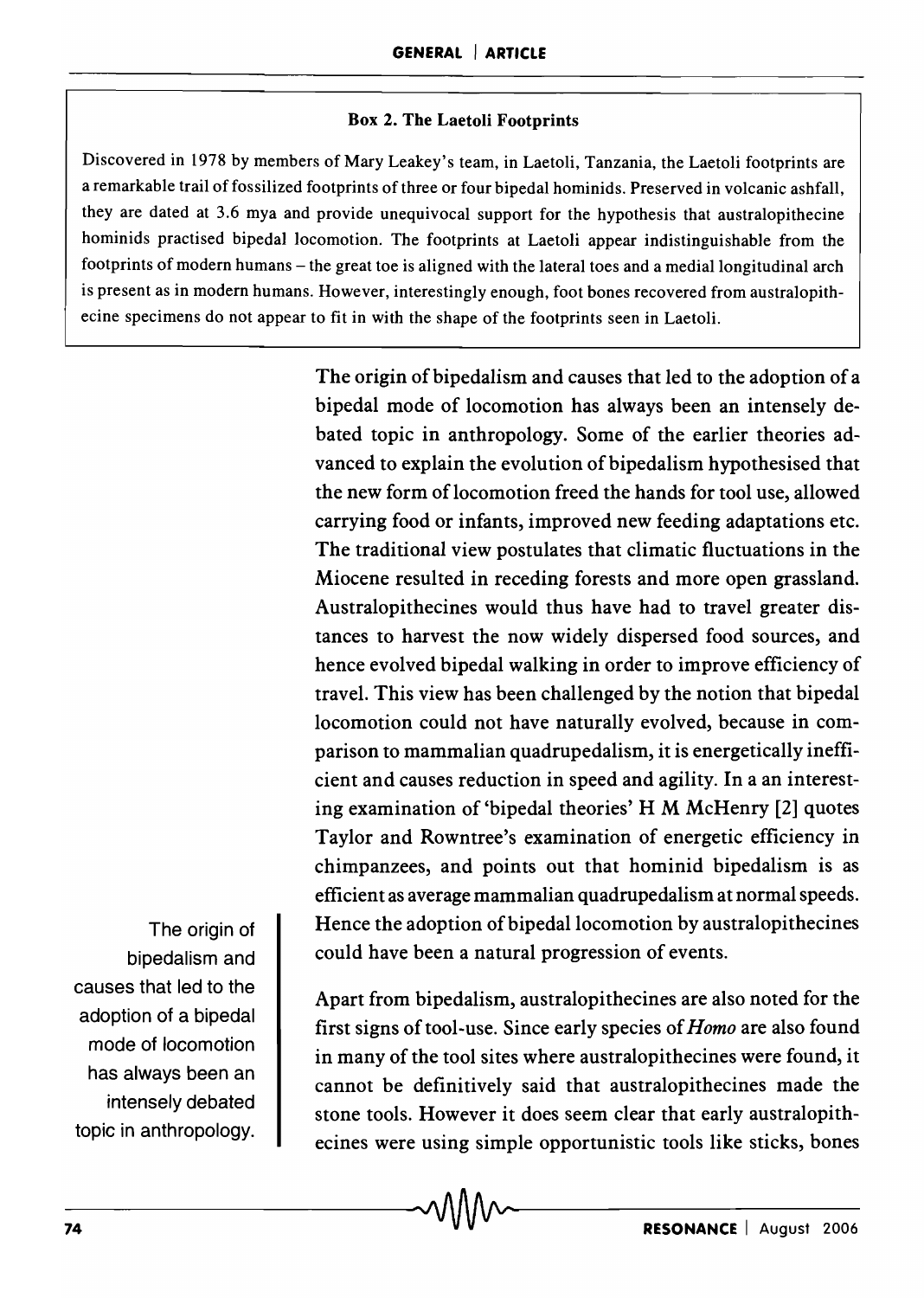and stones, for collecting plant food and insects, and killing and scavenging small animals *(Box 3).* 

# Genus *Homo*

Fossil specimens belonging to the genus *Homo,* first appear in the palaeontology record of Africa around 2.4-2 mya. Traditionally the genus has been divided into three chronospecies, or time-successive species - *Homo habilis, Homo erectus* and *Homo sapiens.* 

#### Box 3. Culture and Tool Traditions

Evolution oftool-use among humans has always attracted considerable attention, because of its importance as a cultural behaviour. Although non-human primates, like chimpanzees, have been observed to make and use tools, tool-use in hominids is significant for its complexity and the role it plays in hominid survival. The earliest examples of stone tool use, between 2.0 to 1.5 mya, are referred to as the Oldowan tradition, and include an assortment of choppers, hammerstones and flake scrappers. The Developed Oldowan Tradition continues the flake and chopper industry, but also includes proto-handaxes and crude bifacial forms. The Acheulian Tradition  $(1.5 \text{ mya} - 60,000 \text{ ya})$  is characterised by true handaxes and cleavers and is the most widespread and longest lived cultural tradition. The Oldowan Tradition is usually associated with *Homo habilis,* though, due to the presence of australopithecine and *Homo erectus* fossils in the same area, it cannot be definitely said that *Homo habilis* was the sole maker of these tools. Similarly, the Acheulian Tradition is usually associated with *Homo erectus,* though again, this association cannot be definitively confirmed. The tool tradition of the Neanderthals is referred to as the Mousterian industry and is marked by reduction in the use of large core tools and increase in specialised flake tools, like knives, scrapers and spear points. The Middle  $(1000,000 - 40,000)$  ya) and Late Stone  $(40,000)$  ya - ) Ages are production of flake tools and a predominance of blade tools and microliths.



a) Oldowan choppers b) Acheulian handaxe c) Mousterian tool scrapers Courtesy: a) James Harrod (www.origins.net.org). Artifacts at National Museums of Kenya, b) http://hoopermuseum.earthsci.carleton.ca, c) http://hoopermuseum.earthsci.carleton .ca

----------------------------------~~~---------------------------------7-5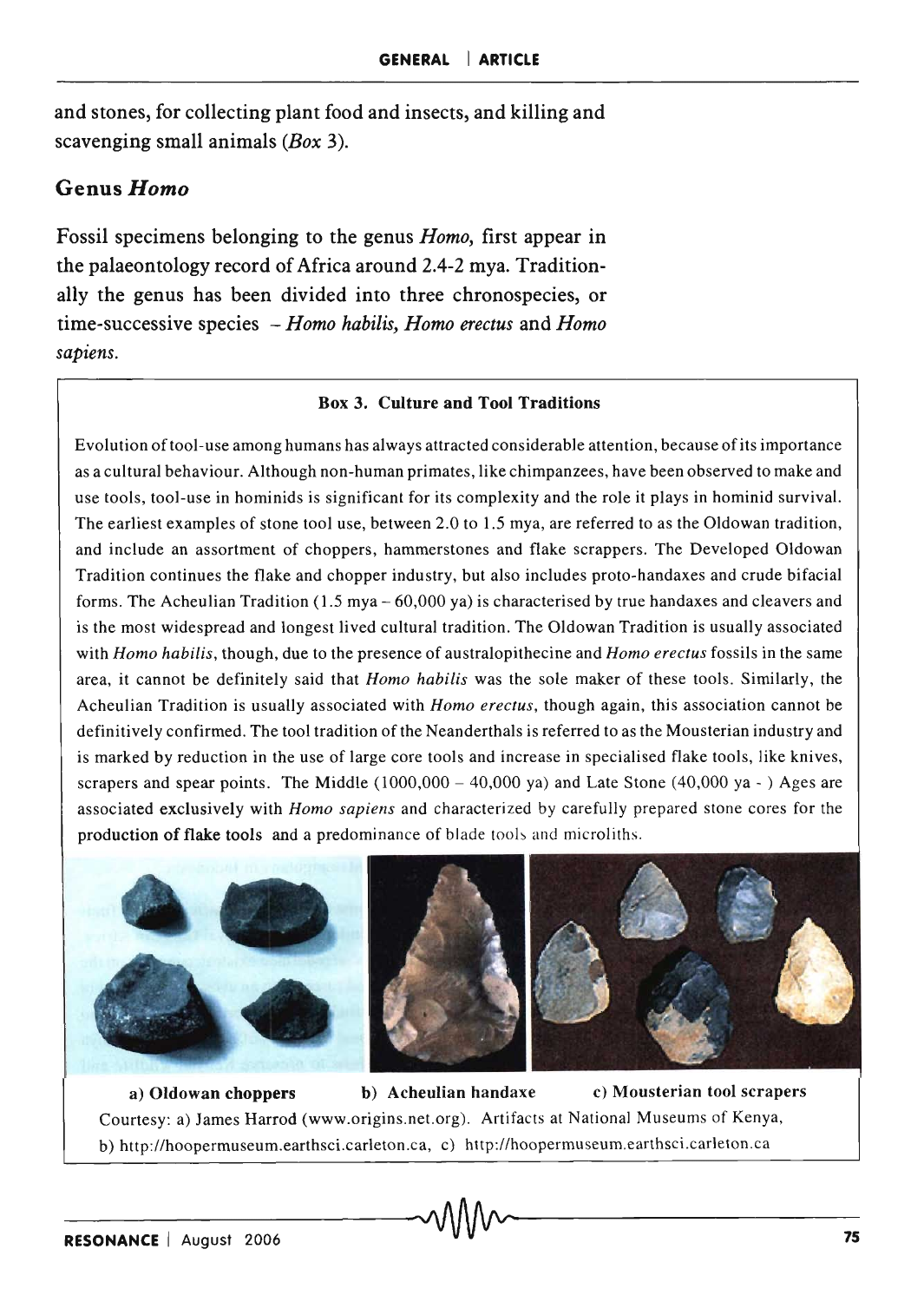*Homo habilis,* or Handyman as this species is called, was discovered in 1959 at Olduvai in East Africa by Louis Leakey and his colleagues *(Box* 4). Analyses of the fossil fragments showed that that this new kind of species was distinctly different from australopithecines and "showed hominizing tendencies in its teeth ... a more hominized brain-size". Though his co-authors suggested that *Homo habilis* was a phyletic link between *Australopithecus* and *H. erectus,* Leakey went one step ahead to propose that *H. habilis* should not be regarded as a form between *Autralopithecus* and *H. erectus,* but rather as directly ancestral to *Homo sapiens.* Morphologically, *H. habilis* showed a mosaic of australopithecine and *Homo* like features, with clear evidence for bipedality and hands capable of grasping.

*Homo erectus,* interestingly enough, was discovered earlier than *Homo habilis* - in 1890 by Eugene Dubois in Trinil, central Java

#### Box 4. The Leakeys

Popularly referred to as the first family of paleontology, Louis Leakey, his wife Mary and son Richard are credited with some of the most groundbreaking discoveries in anthropology. A dynamic and flamboyant personality, with wide-ranging interests in wildlife conservation, primate behaviour, human evolution and African natural history, Louis Seymour Bazett Leakey wrote himself into the annals of history with his multiple human fossil and stone tool discoveries. L S B 's biggest contribution lay in his promotion of the theory that Africa is the cradle of humanity. Although some of his theories with respect to fossil dating and human lineage have been disproved, Louis Leakey's work undeniably influenced future generations of paleoanthropologists. L S B is also remembered for his role in encouraging and supporting three unique and definitive studies on great apes in the wild- 'Leakey's Angels' Dian Fossey and Jane Goodall studied gorillas and chimpanzees in Mrica, while Birute Galadikas studied orangutans in Indonesia.

A renowned paleoanthropologist, Mary Leakey is credited with some of the most significant fossil finds in the field of human evolution. Together with Louis Leakey, her findings at the Olduvai Gorge in Africa, particularly those of *Proconsul africanus,* and *Australopithecus boisei* redefined existing concepts on the timeline of human evolution. Richard Leakey began his professional career with an avowed disinterest in paleo anthropology, but went on to make some very exciting fossil findings, note worthily that of a *Homo erectus* skeleton called Turkana Boy. Former Director of the National Museums of Kenya and the Kenya Wildlife Service, Richard Leakey is a tireless crusader in his efforts to preserve Kenyan wildlife and culture. Currently the Leakey legacy is being continued by Louise Leakey, Richard and Meave Leakey's daughter. Her work in the Turkana Basin has resulted in the discovery of hominid fossils that are believed to belong to a new branch of early hominids, named *Kenyanthropus platyops.*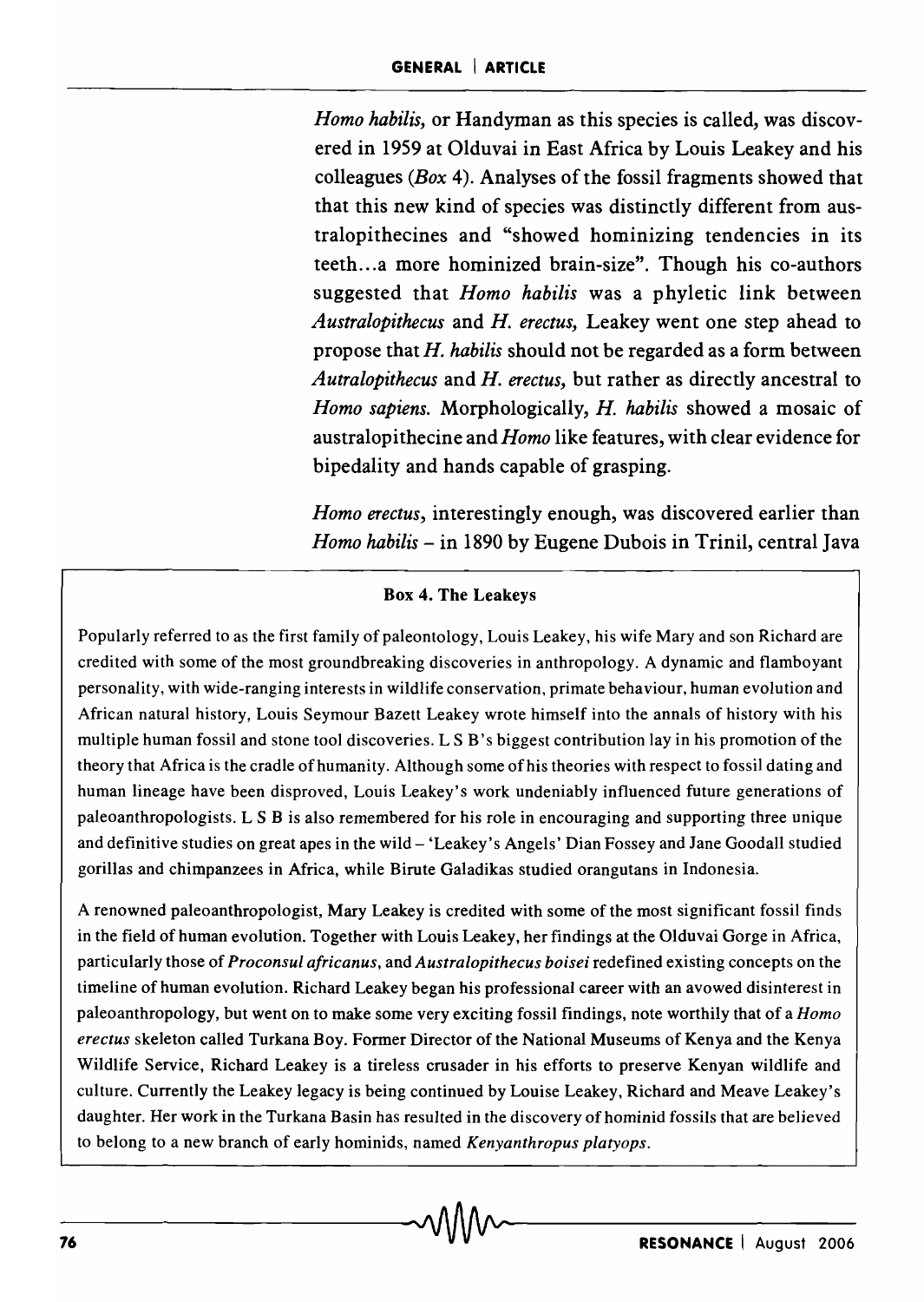- though Dubois published his discovery only 33 years later. Even more ironical, Dubois was ridiculed for his discovery of the "missing link" (turning him into a scientific recluse) and it was only in 1936, with von Koenigswald's discovery of a skull fragment in Modjokerto, that paleontological interest was rekindled in *H. erectus.* Subsequently, *H. erectus* fossil specimens have been reported from China, Africa, Germany and central Europe, giving the species an enormous geographical range, extending far outside Africa. *H.erectus* seems to have been the first hominid to migrate from Africa, and this migration appears to have occurred fairly early on, about 1.5 mya. The species also persisted in Asia far longer than in Africa. Brain and body size is slightly bigger in *H. erectus* in comparison to *H. habilis,* and the species is characterised by robust skulls and prominent brow ridges. H. *erectus* is associated with the Acheulian tool tradition, and is also thought to have used fire.

Towards the end of the documented history of *Homo erectus,*  about 400,000 years ago, a varied group of hominids make their appearance in the fossil records. These hominids do not have the typical morphological features associated with modern *H. sapiens,* and hence are grouped together as 'archaic *H. sapiens'.*  Archaic *H. sapiens* are associated with the Developed Oldowan/ Acheulian tool traditions and are known from sites in Africa, Europe and Asia. One group of archaic humans that has received special attention is the Neanderthal. Recovered from fossil sites in Europe and dated to have existed about 150,000-30,000 ya, Neanderthals are typified by pronounced facial prognathism (protruding jaw), large brain sizes and robust, heavy bodies. They are associated with the Mousterian tool tradition and (despite the prevalent notion that they were incapable of culture or art) there is clear archaeological evidence that Neanderthals practised religious and symbolic behaviours and achieved high levels of social caring.

Anatomically modern humans have a relatively recent origin, about 130,000 years ago. At this stage, the species is morphologically similar to present-day humans with less prominent brow-

H. erectus seems to have been the first hominid to migrate from Africa, and this migration appears to have occurred fairly early on, about 1.5 mya.

Anatomically modern humans have a relatively recent origin, about 130,000 years ago.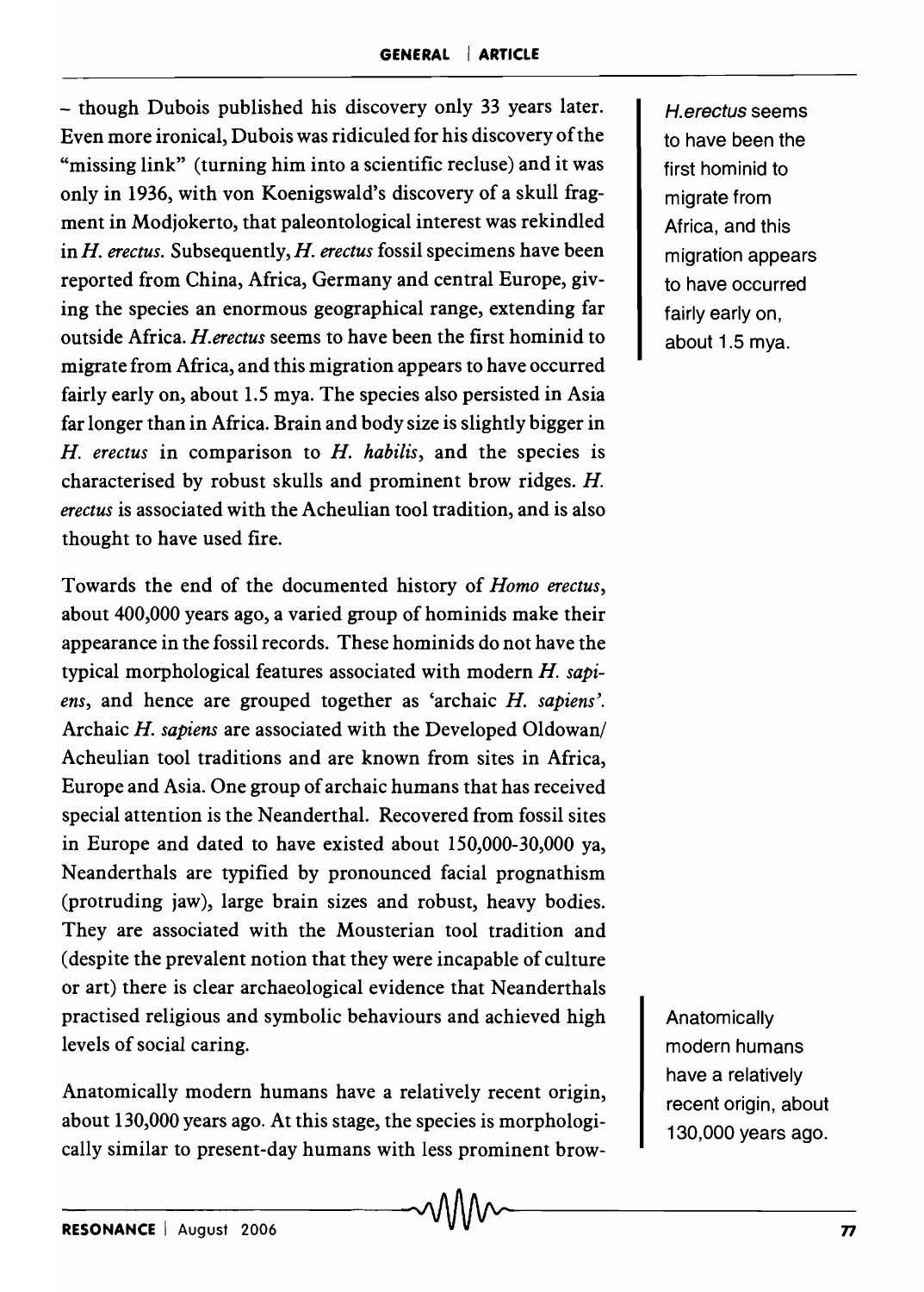ridges, modern-type hip joints and shorter, more rounded skulls. The best known of these are the Cro-Magnons, the oldest anatomically modern human populations of Europe. One of the more contentious issues in paleoanthropology is that of the relationship of Neanderthals to succeeding human populations. According to some of the more influential and contending hypotheses: (a) Neanderthals were genetically isolated from modern human populations and are peripheral to mainstream human evolution; (b) Human evolution went through a worldwide Neanderthal stage; hence there is evolutionary continuity between Neanderthals and modern humans; (c) Neanderthals went extinct without issue; hence there is no evolutionary continuity with modern humans. To date, the subject of Neanderthal phylogeny has not been satisfactorily resolved; hence their taxonomy also remains a matter of some debate. Some paleontologists consider them a separate species, thus *Homo neanderthalensis;* while others define them as intrinsic to modern human evolution, and closely related to modern humans, hence *Homo sapiens neanderthalensis.* According to the latter interpretation, modern humans are recognised as another subspecies, *Homo sapiens sapiens.* 

Directly related to the ongoing debate about Neanderthal phylogeny is the controversy regarding the evolution of modern humans. Two main competing theories are the Multiregional Continuity Model and the Replacement Hypothesis. According to the Multiregional Continuity model, best represented by the views of Milford W olpoff and Alan Templeton, *H. erectus* evolved slowly throughout its range into the various early *H. sapiens*  forms, thus producing the distribution of modern humans. Hence, this model argues that there was substantial gene flow between the various groups of early *H. sapiens.* The Replacement Hypothesis, propounded by authors like Chris Stringer and Ian Tattersall, argues that modern humans evolved once in Africa and migrated out from there to displace the other early human populations with little or no gene mixing between these populations.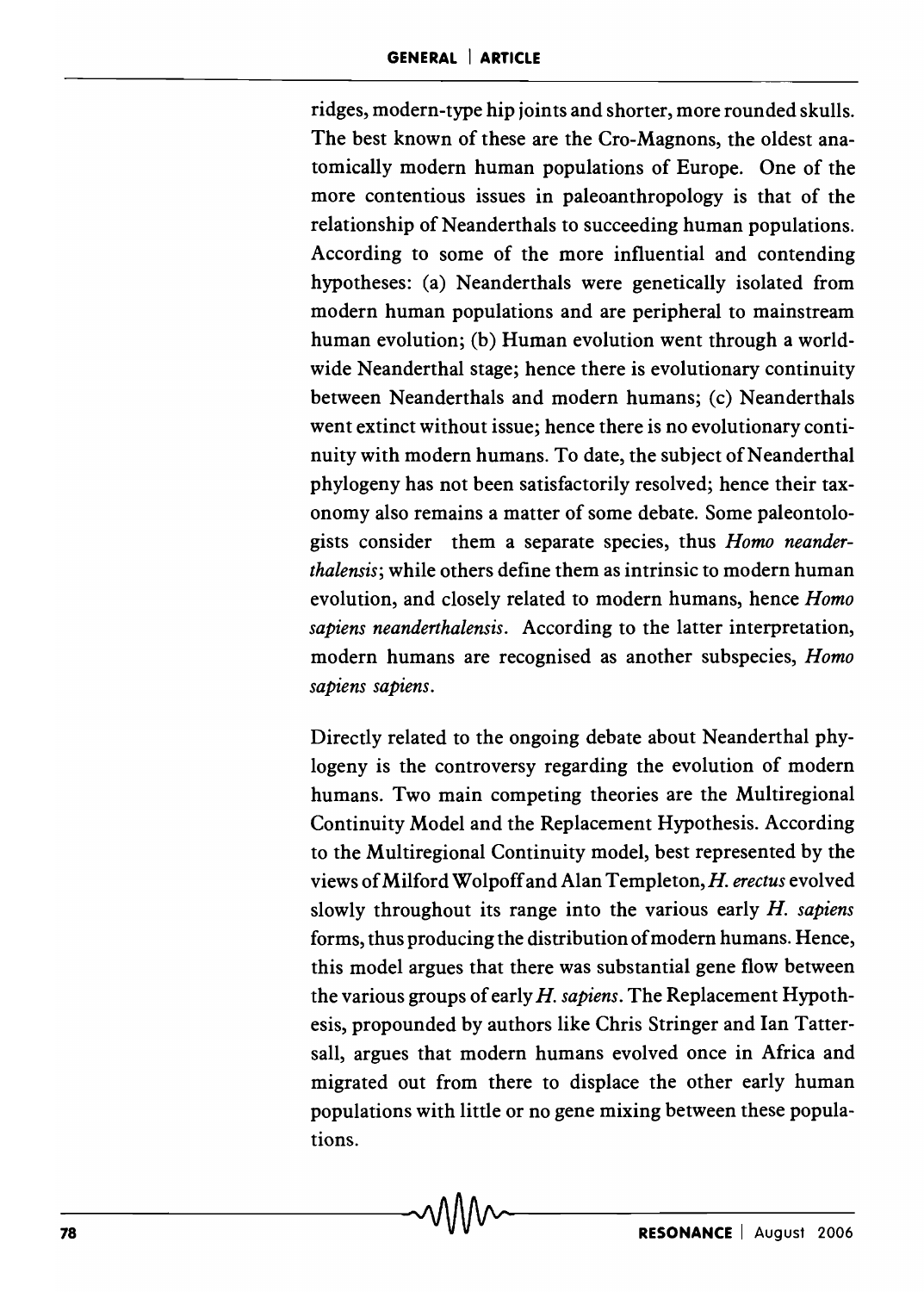Both models have many variants, and have been examined for supporting evidence in the form of genetic, fossil and archeological data, but neither model completely explains existing data. In a very elegant paper published in *Current Anthropology* in 2002, Vinayak Eswaran [3] proposes that the anatomically modern human form arose due to a 'diffusive wave' out of Africa. Eswaran clarifies that this diffusion is not migration, and instead defines it as " a continuous expansion of modern populations by small random movements, hybridization and natural selection favoring the modern genotype". Eswaran's Diffusion Wave model is a variant of the Multiregional Continuity model in that its basic premise is introgression<sup>4</sup> between archaic and modern humans. However it also adopts elements of the Replacement Hypothesis, as it supports the view that modern *Homo sapiens* arose in Africa. An intriguing study by Reed *et al* in 2004 [4], attempted to infer human evolutionary history from the evolutionary history of their parasites. The authors reconstructed the evolutionary history of head/body lice Pediculus humanus using both morphological and molecular data, and then used the results to check which model of human origins best fits the louse lineage data. The study concluded that the Diffusion Wave theory offered the best fit to the lice data, and that although louse evolutionary history does not offer evidence for introgression between archaic and modern humans, it definitely supports direct physical contact between the two groups.

The last word in this tale definitely belongs to the most significant anthropological find in recent years  $-$  a discovery that has been dubbed the Little Lady of Flores. Excavations at Liang Bua, a limestone cave on the island of Flores in Indonesia, in 2003, yielded hominid fossils that were sufficiently distinct anatomically to be assigned to a new species *Homo floresiensis.*  Anthropologists involved in the study have concluded that *H. floresiensis* were little people, less than a metre tall that lived on Flores, possibly from 38,000 years ago to 18,000 years ago. The 'Flores people' probably descended from *Homo erectus* who first arrived on Flores about 900,000 years ago, and in a classic case of <sup>4</sup>The movement of genes from one population into another through hybridization followed by backcrossing.